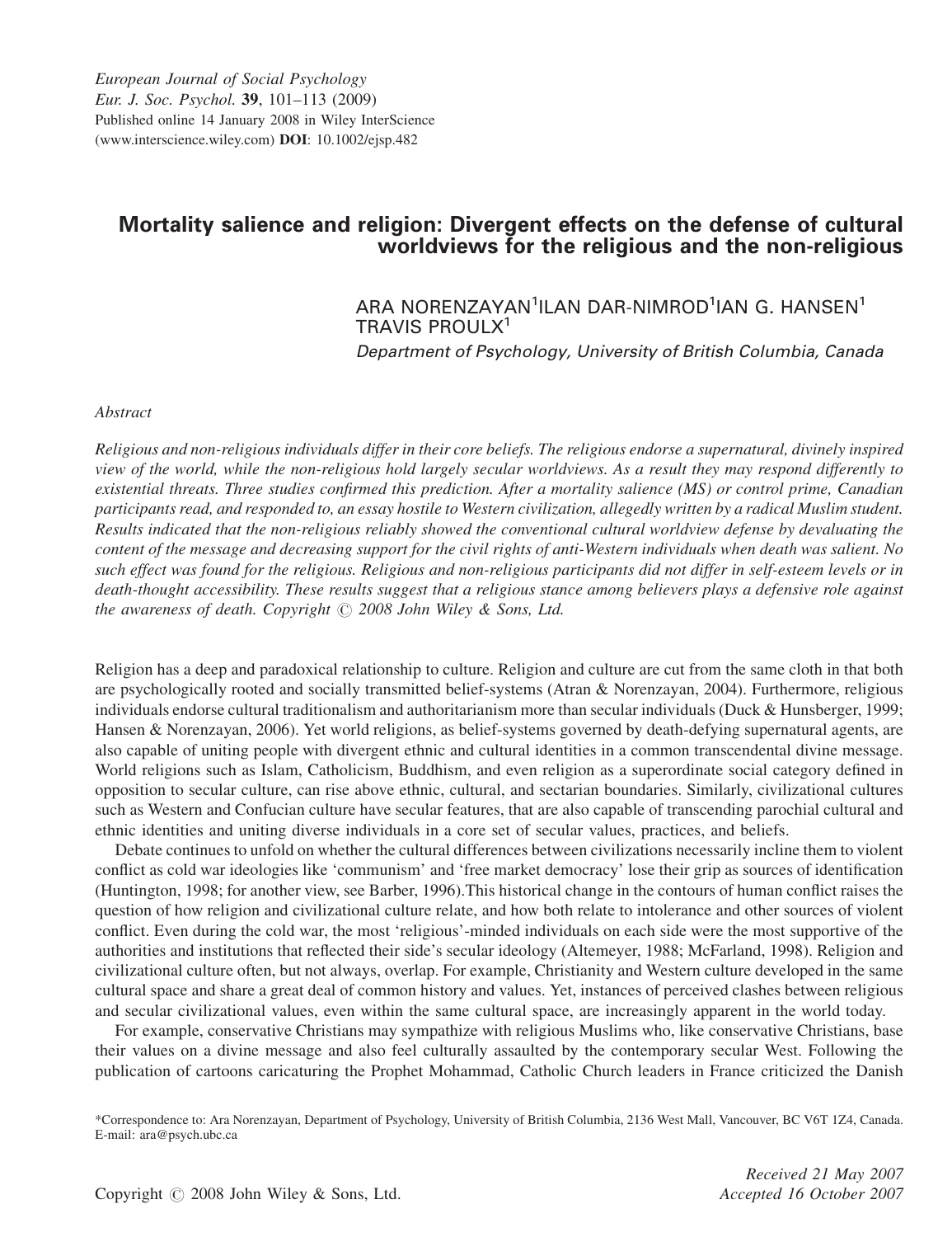newspaper which had published the cartoons, arguing that freedom of expression (a secular value) should not take precedence over religious sensibilities, even the sensibilities of other religions (Duke, Harding, Smith, & Beaumont, 2006). In an extreme illustration of this dilemma, the American religious conservative commentator Pat Buchanan (2004) commented: 'If conservatives reject the ''equality'' preached by Gloria Steinem, Betty Friedan, National Association for the Repeal of Abortion Laws (NARAL), and the National Organization for Women, why seek to impose it on the Islamic world? Why not stand beside Islam, and against Hollywood and Hillary?'

Such perceived clashes of civilizational culture and religious/conservative values are especially interesting when existential threats become salient. How would religious and non-religious individuals respond to a message that affirms religion in general but threatens one's cultural-civilizational identity? In this research, we examine whether existential threats, in particular the awareness of mortality, have different effects on defense of cultural worldviews for these two groups. For non-religious individuals who do not believe in the existence of supernatural agents, a culturally hostile message is uniformly threatening and mortality salience (MS) would be expected to lead to derogation of such a message and its bearer. For those who describe themselves as religious, on the other hand, there are two competing identities or value-systems at stake: a general solidarity with religion and its supernatural outlook, or a specific solidarity with one's civilizational culture. Therefore the religious might respond to existential threat by also derogating a religious other hostile to their culture; alternatively, they might respond by endorsing this religious message, even at the expense of defending their Western cultural worldviews.

# TERROR MANAGEMENT THEORY (TMT) AND THE DEFENSE OF CULTURAL WORLDVIEWS

According to TMT (Greenberg, Solomon, & Pyszczynski, 1997; Pyszczynski, Greenberg, & Solomon, 1999; Solomon, Greenberg, Schimel, Arndt, & Pyszczynski, 2004), cultural worldviews, along with the desire to live up to the standards of one's culture (i.e., self-esteem), are psychological defenses against the awareness of death. Thus, heightening such terror (MS) should increase the need to bolster these worldviews. Accordingly, people temporarily aware of death are more inclined to defend their cultural beliefs (see Greenberg et al., 1997; Solomon et al., 2004, for reviews). MS may facilitate the enhancing of one's own cultural beliefs directly, for example, by rewarding a hero who defends cultural worldviews (Rosenblatt, Greenberg, Solomon, Pyszczynski, & Lyon, 1989). However, most TMT studies examine derogation of alternative worldviews or beliefs and those who hold them, since the existence of alternative worldviews is a fundamental threat to the validity of one's own worldview (Greenberg et al., 1997). Typical manifestations of worldview defense under MS include derogating a Jew by Christian participants (Greenberg et al., 1990), and recommending harsher punishment for a prostitute (Rosenblatt et al., 1989).

Despite the large TMT literature supporting the link between MS and cultural worldview defense, relatively less is known about the role of religious identities and beliefs. Although since its inception TMT has posited that religion (particularly belief in literal immortality) serves a defensive role against the terror of death (Dechesne et al., 2003; Jonas & Fischer, 2006; Solomon, Greenberg, & Pyszczynski, 1991), the vast bulk of terror management research has focused on symbolic immortality, manifested through secular forms of cultural defense such as nationalism, racism, and xenophobia.

Recently, Dechesne et al. (2003) examined the role of religious belief in several empirical studies, finding that belief in literal immortality assuages terror of death enough to eliminate the effect of MS on self-esteem concerns and defense of cultural worldviews. Similarly, Jonas and Fischer (2006) found that following MS, affirming intrinsic religiosity reduced death thought accessibility and mitigated the need to bolster secular beliefs. Norenzayan and Hansen (2006) showed that MS increased belief in supernatural agents and in the efficacy of prayer among mostly Christian participants. Importantly, these effects were found even when the supernatural agents were presented in a culturally alien context, such as in newspaper accounts of prayer to a divine Buddha and of shamans channeling ancestral spirits (however, one important exception to this trend was a statement directly assessing belief in the existence of a supernatural Buddha which did not reveal an effect). Moreover, this tendency was *stronger* for participants who were already religious (mostly Christians, none were Buddhist or Shamanist). These effects were most clearly evident for the religious but not the unaffiliated. Since participants in the neutral conditions were mildly resistant to belief in Buddha and Shamanic spirits, and became more favorably disposed only when death was made salient, these findings, along with those of Dechesne et al. (2003) and Jonas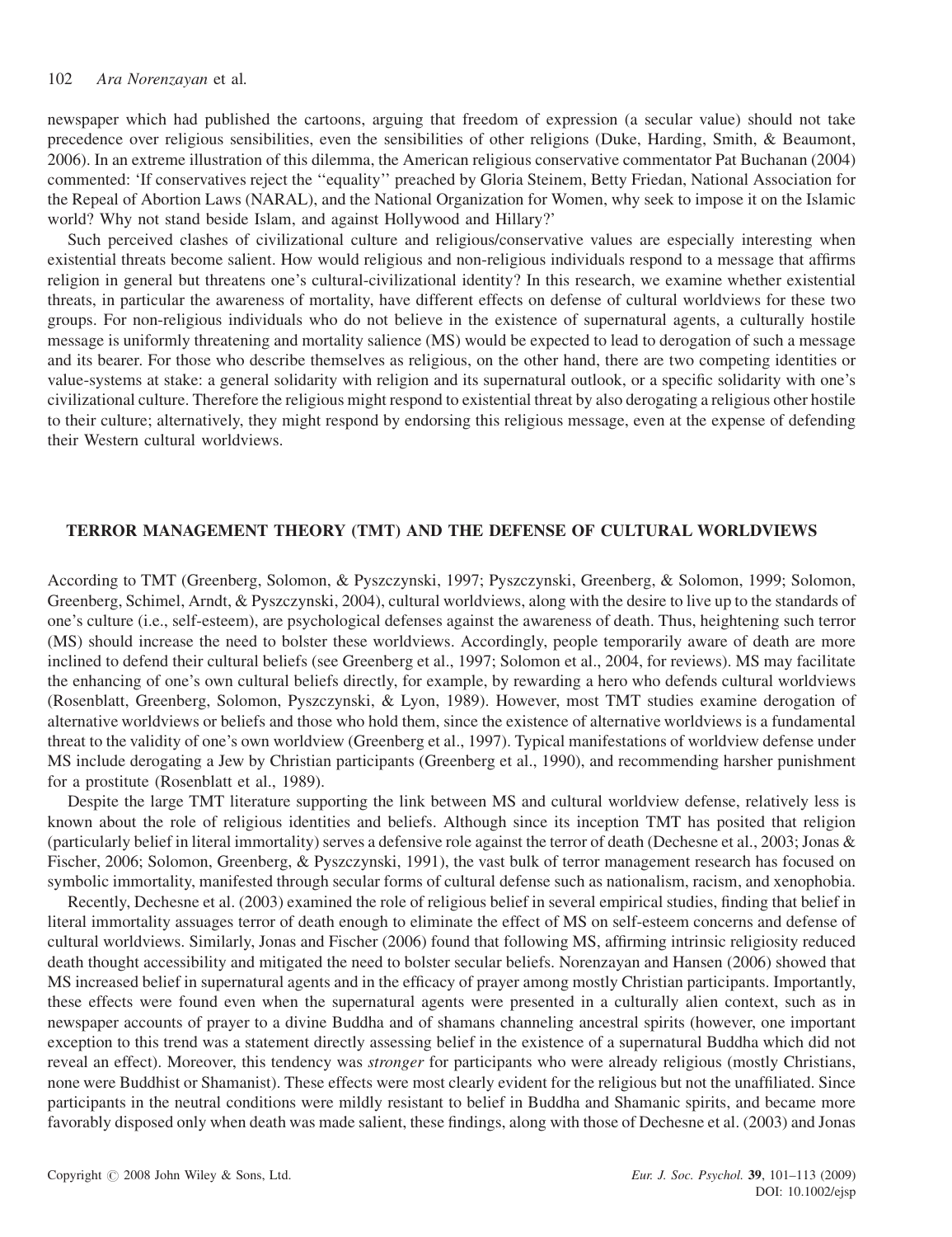and Fischer (2006), suggest that something about belief in supernatural agents (possibly the meaning and immortality they promise) was operating to assuage the terror of death.

Although these results offer suggestive evidence that religious beliefs such as immortality and devotion to divine agents may play a central role in terror management arguably distinct from defense of secular cultural worldview, Norenzayan and Hansen did not measure cultural worldview defense directly. It may also be argued that results like those of Norenzayan and Hansen may be unique to the evaluation of religious beliefs from which the immanent threat to Christianity and Western civilization generally is not very salient—Buddhists and Shamans are not objects of intense and worried national debate in demographically or historically Christian and Western nations.

The present research addresses this concern by examining directly defensive attitudes towards a religious message by mostly Christians and the non-religious in response to MS. Participants were exposed to MS or a neutral prime, then read an aggressive essay, allegedly written by a Syrian Muslim student, defending Islam in broadly pro-religious terms and attacking Western secular civilization. We picked a message typically associated with militant Political Islam as the target, one particularly likely to arouse a feeling of threat to the cultural and religious beliefs of those living in North America. Therefore this was an especially stringent test of our hypothesis. In Study 1, participants were asked to indicate their agreement with the essay's message and their attitude towards the author. In Study 2, in addition to favorability towards the message and the author, measures of political tolerance for the civil rights of individuals advocating anti-Western attitudes were assessed, as well as the participants' degree of religiosity. Study 3 replicated the findings of the earlier studies, and addressed two alternative explanations that differences in self-esteem or death-thought accessibility may account for the divide between the religious and non-religious. If religious individuals are particularly defensive against civilizational threats under MS, they should derogate the pro-Islam anti-Western message of the essay as much or more than the non-religious under MS. However, if religious participants are responding not only with a heightened defense of Western culture, but also with a superordinate religious stance, they may view the threatening message equivalently in both conditions, or may even increase their approval of the message under MS.

#### STUDY 1

# Method

#### Participants

Eighty-two university students with a Canadian citizenship participated in the study for partial course credit. Thirty-one participants identified themselves as religious and 49 participants identified themselves as non-religious (e.g., atheist, agnostic, spiritual but not religious). Two participants who identified themselves as Muslim, 2 participants who did not provide information about their religious affiliation, and 1 participant (non-religious) who failed to complete the essay evaluation questionnaire were excluded from further consideration, leaving 77 participants (59 females) in the study, 20 of whom from Christian denominations, 4 Jewish, 2 Buddhist, 2 Sikh, and 1 new age. This left 29 religious participants and 48 non-religious ones. Demographic data were also collected regarding participants' gender, age, religion, and ethnicity.

# Religiosity Measure

Religiosity was evaluated as a response to the following question: 'what is your religion?' Participants could choose one of three options: (1) Atheist (2) Spiritual but not religious and (3) Religious. If the participant chose the third option they were asked to specify their religion. Participants who chose 'atheist' or 'spiritual but religious' were classified as non-religious.<sup>1</sup>

#### MS Treatments

Claiming to be interested in 'naturally occurring phenomena', we asked participants to reflect on their own death in the MS condition. Participants wrote a short essay in reply to two questions commonly used in TMT research (e.g. Greenberg

<sup>1</sup>'Spiritual but not religious' participants did not differ from 'atheist' participants in their essay evaluation. The pattern of the results in all three studies did not change if only the participants identified as atheists were included in the non-religious group (i.e., excluding 'spiritual but not religious' participants).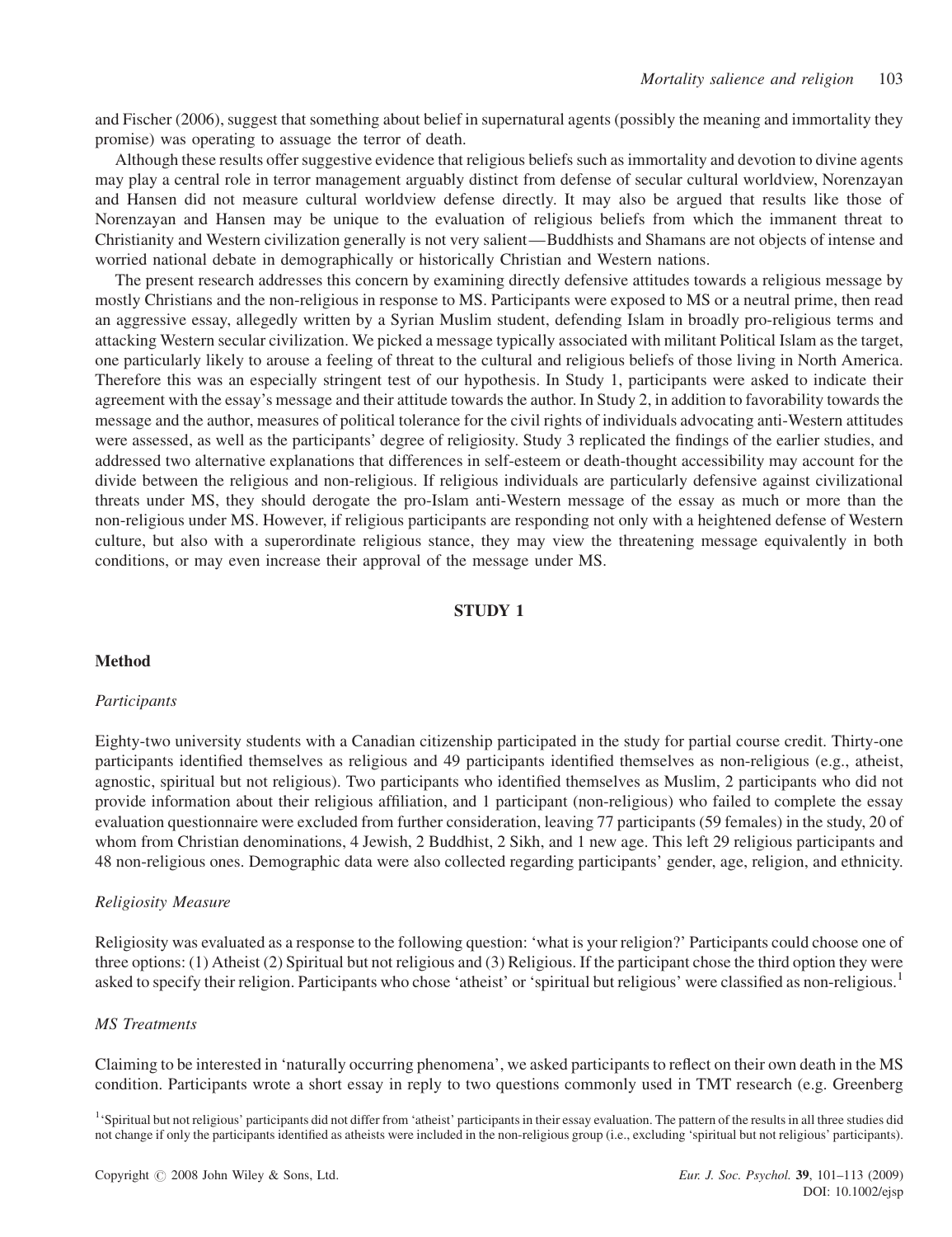et al., 1997): (1) In the space below, jot down, as specifically as you can, what will physically happen to you when you die. (2) In addition to the physical description, write in some detail about the feelings that the thoughts of your own dying arouse in you. In another condition (control) participants wrote a short essay about their favorite TV program as a reply to the following two questions: (1) In the space below, write a paragraph about what happens to you when you watch TV. (2) Write in some detail about the feelings that thoughts of watching TV arouse in you.

# Affect

Participants' mood was measured using the PANAS (Watson, Clark, & Tellegen, 1988) a 20 item self-report measure to which participants responded on 5- point scales.

#### Cultural Worldview Defense

Participants received a questionnaire containing a set of instructions, which were supplemented with the experimenter's explanation regarding the task. Participants read that they would be asked to evaluate a narrative written by an exchange student studying in Canada. On the next page they found a copied hand-written essay. The essay conveyed an attack on Western culture, predicting its demise, and the eventual victory of Islamic civilization (see Appendix). In addition, the participants responded to four questions assessing their reaction to the message in the essay as well as the author: (1) How much do you agree with the author? (2) How much would you like to be friends with the author? (3) How much do you want the ideas of the author to be publicized? (4) How much would you oppose the author teaching your (future) children? Participants provided their evaluations on 9-point scales ( $1 = not$  at all,  $9 = very$  much).

# Procedure

Participants read that the study contains a few unrelated short measures that the experimenter wishes to test in order to establish reliability. The first task was a traditional MS versus control manipulation. It was followed by a measure of affect (PANAS, Watson et al., 1988). Participants then completed a 10-min filler task (Pyszczynski et al., 1999). Following the evaluation the experimenter introduced the worldview defense measure as a third, unrelated task designed to explore intercultural perceptions by investigating students' evaluations of essays written by exchange students. All participants were told that they will read an essay written by a 21-year-old Syrian exchange student. Finally, participants completed the demographic questionnaire. The participants were then thoroughly debriefed and probed for suspicion. None of them expressed suspicion regarding the independence of the tasks or the authenticity of the target essay. The entire study was conducted in English.

#### **Results**

We measured positive evaluation of the essay by reversing the fourth item and combining the ratings on the four essay's evaluation questions into a single score with higher scores indicating more positive evaluations ( $\alpha$  = .67). A 2 (MS vs.  $control \times 2$  (religious vs. non-religious) between subject analysis of variance (ANOVA) was conducted on the composite score of the essay evaluation questions. The analysis revealed no significant main effects ( $ps > .5$ ). However, it identified the expected significant interaction between religiosity and MS ( $F(1,73) = 9.56$ ,  $p < .01$ ,  $\eta_p^1 = 0.116$ ). Simple effects analyses were conducted to identify the source of the interaction.

As Figure 1 shows, among the non-religious participants the usual MS effect was observed (t(46) = 2.61, p = .01, Cohen's  $d = 0.77$ ). Participants primed with their own death evaluated the author and the essay less favorably ( $n = 29$ ,  $M = 14.59$ , SD = 5.74) compared with participants in the control condition ( $n = 19$ ,  $M = 19.00$ , SD = 5.69). Among religious participants, although the participants who were primed with their own death ( $n = 9$ ,  $M = 17.67$ , SD = 4.58) provided more *positive* ratings compared with participants who were not reminded of their death ( $n = 20$ ,  $M = 14.10$ ,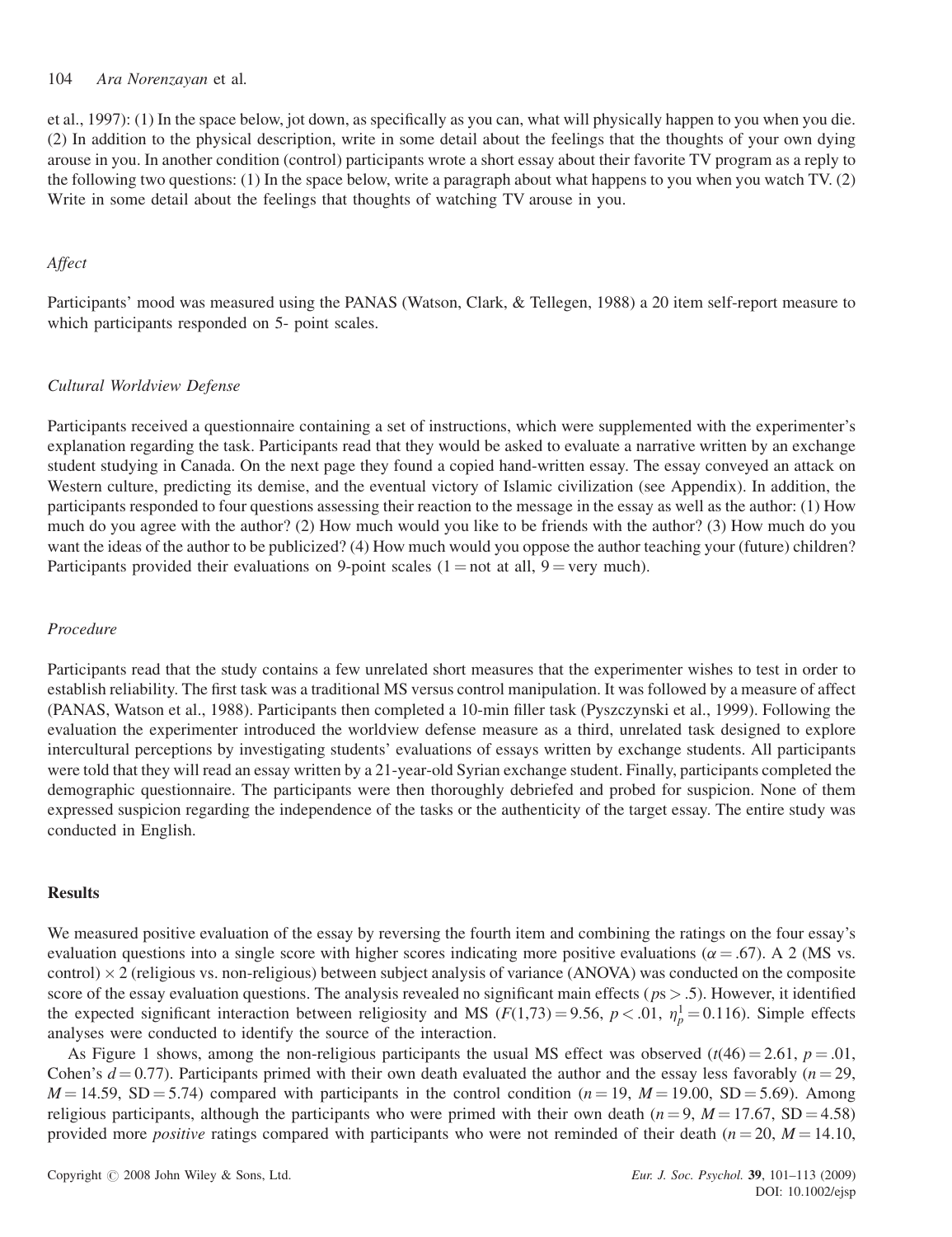

Figure 1. The effect of mortality salience and religiosity on evaluations of a message favoring Political Islam (Study 1)

 $SD = 6.10$ ), the difference was not significant (t(27) = 1.54, ns, Cohen's  $d = 0.66$ ). The MS prime did not influence positive or negative affect. Neither affect nor gender had a significant effect on the dependent variable, nor did they did interact with MS or religiosity.

#### STUDY 2

Religiosity can be viewed as a continuum as well as a dichotomous variable. Like many other personal and social characteristics the importance of religion to one's identity can fluctuate considerably between individuals. In Study 2 we explored the relationship between the individual's subjective religious identification and the endorsement of a message of the essay used in Study 1. In addition, we included a measure of political tolerance that indicated to what degree participants were willing to respect the author's civil liberties.

# Method

#### Participants

One hundred and fifteen university students with Canadian citizenship participated in the study for partial course credit. Fifty-six participants identified themselves as religious (33 of them from Christian denominations) and 58 participants identified themselves as non-religious (e.g., atheist, agnostic, spiritual but not religious). Six participants who identified themselves as Muslim and 1 participant who did not provide information about her religious affiliation, and 1 participant (non-religious) who did not complete the Political Tolerance Scale (Sullivan, Pierson, & Marcus, 1982) were excluded from further consideration, leaving 107 participants (87 females) in the study, 57 of them non-religious, 33 from Christian denominations, 5 Jewish, 5 Buddhist, 5 Sikh, 1 Hindu, and 1 New Age.

#### Materials

The same materials used in Study 1 were also used in this study (i.e., MS and control manipulations, PANAS, agreement with the essay, and demographics). Two additional measures were also included. The first measure was the previously validated Political Tolerance Scale (PTS: Sullivan et al., 1982). The measure consisted of six items (three reverse coded) about restricting the civil rights of the author using items such as 'people like the author should be banned from being political leader of your country' and 'people like the author should be allowed to teach in public schools'. Participants provided ratings on 9-point Likert scales. The second measure assessed, on a 9-point scale, to what extent is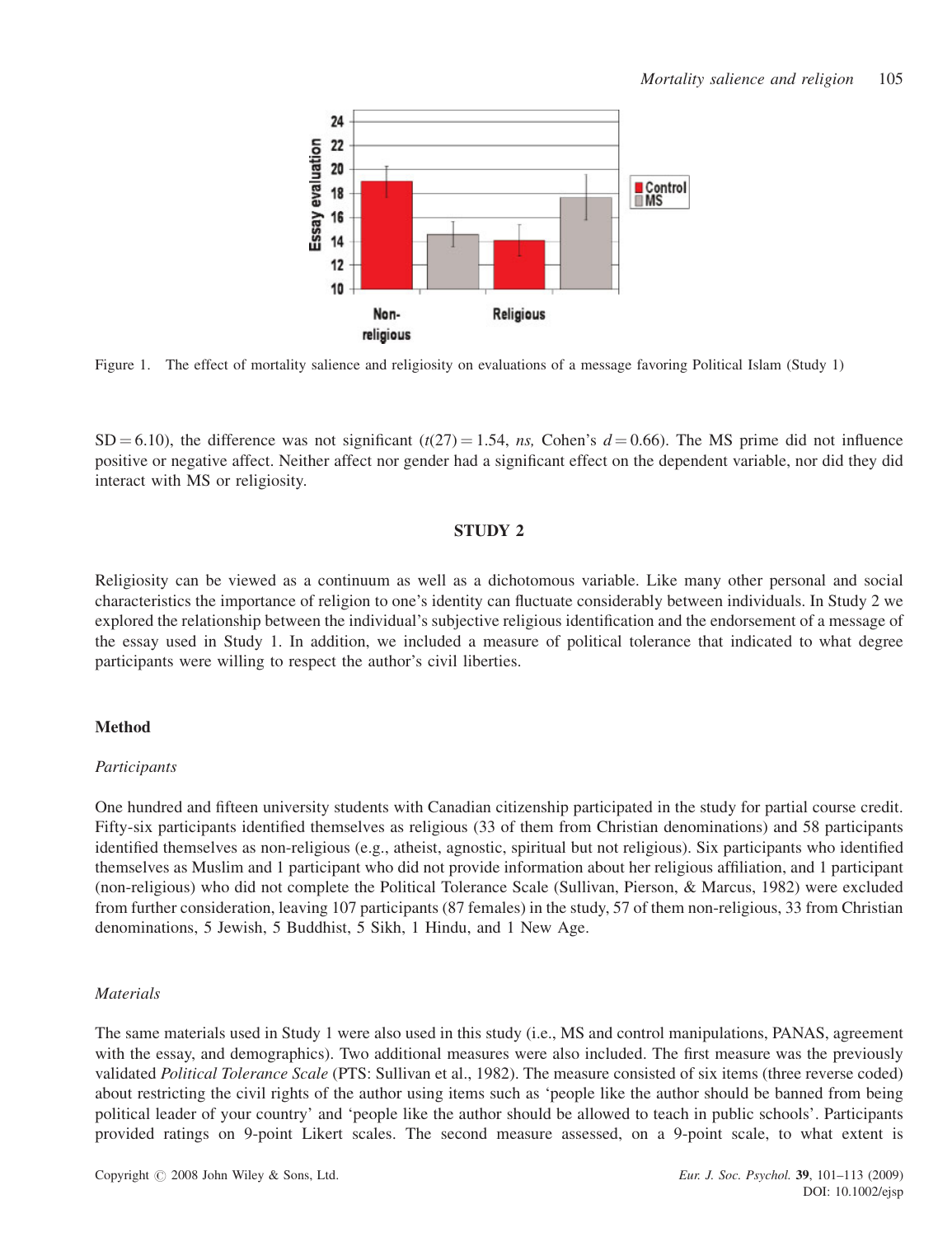the participants' religion important to their identity. To reduce suspicion regarding the study hypothesis being about religion, participants were asked to evaluate the importance of their other demographic identities as well (e.g., gender, ethnicity) in a similar fashion.

#### Procedure

The procedure was similar to the one in Study 1. The filler task was a memory task designed to create a cognitive load. The PTS was inserted after the essay evaluation questionnaire and the questions that identified the importance of the various demographics to the participant identity were individually inserted immediately following the demographic question.

#### Results

#### Essay Evaluations

We combined the scores of the four essay evaluation questions into a single score ( $\alpha = .71$ ). A 2 (MS vs. control) \times 2 (religious vs. non-religious) between subject ANOVA was conducted on the composite score of the essay evaluation questions. The analysis revealed that across conditions religious participants  $(M = 17.28, SD = 5.88)$  provided significantly more positive evaluation of the essay compared to the non-religious participants ( $M = 14.91$ , SD = 6.16),  $F(1,103) = 4.78$ ,  $p = .03$ ,  $\eta_p^1 = 0.044$ . This main effect was qualified by a marginally significant interaction between MS and religiosity  $F(1,103) = 2.88$ ,  $p = .09$ ,  $\eta_p^1 = 0.027$ . Simple effects analyses were conducted to identify the source of the interaction.

As Figure 2 shows, among the non-religious participants the conventional MS effect was observed  $(t(55) = 2.04$ ,  $p < .05$ , Cohen's  $d = 0.54$ ). Participants primed with their own death evaluated the essay less favorably ( $n = 25$ ,  $M = 13.08$ , SD = 6.18) compared with participants in the control condition (n = 32, M = 16.34, SD = 5.85). Among religious participants, although the participants who were primed with their own death ( $n = 27$ ,  $M = 17.59$ , SD = 5.19) provided more *positive* ratings compared with participants who were not reminded of their death ( $n = 23$ ,  $M = 16.91$ ,  $SD = 6.71$ , the difference was not significant (t(48) < \mid 1\mid ).

As an alternative way of investigating the role of religiosity in the evaluation of the essay message, we correlated participants' rating of the importance of religion to their identity with the essay evaluation composite. First, we correlated the two variables in the control condition using Spearman rho, which makes no assumptions about normality of the distribution. The correlation was not significant  $(\rho(55) = .12, p > .3)$  indicating no observable association between the importance of one's religion to his/her identity and the essay evaluation. Next, we correlated the variables in the MS condition. A significant moderate positive correlation ( $\rho(52) = .29$ ,  $p < .05$ ) was found suggesting that when death is



Figure 2. The effect of mortality salience and religiosity on evaluations of a message favoring Political Islam (Study 2)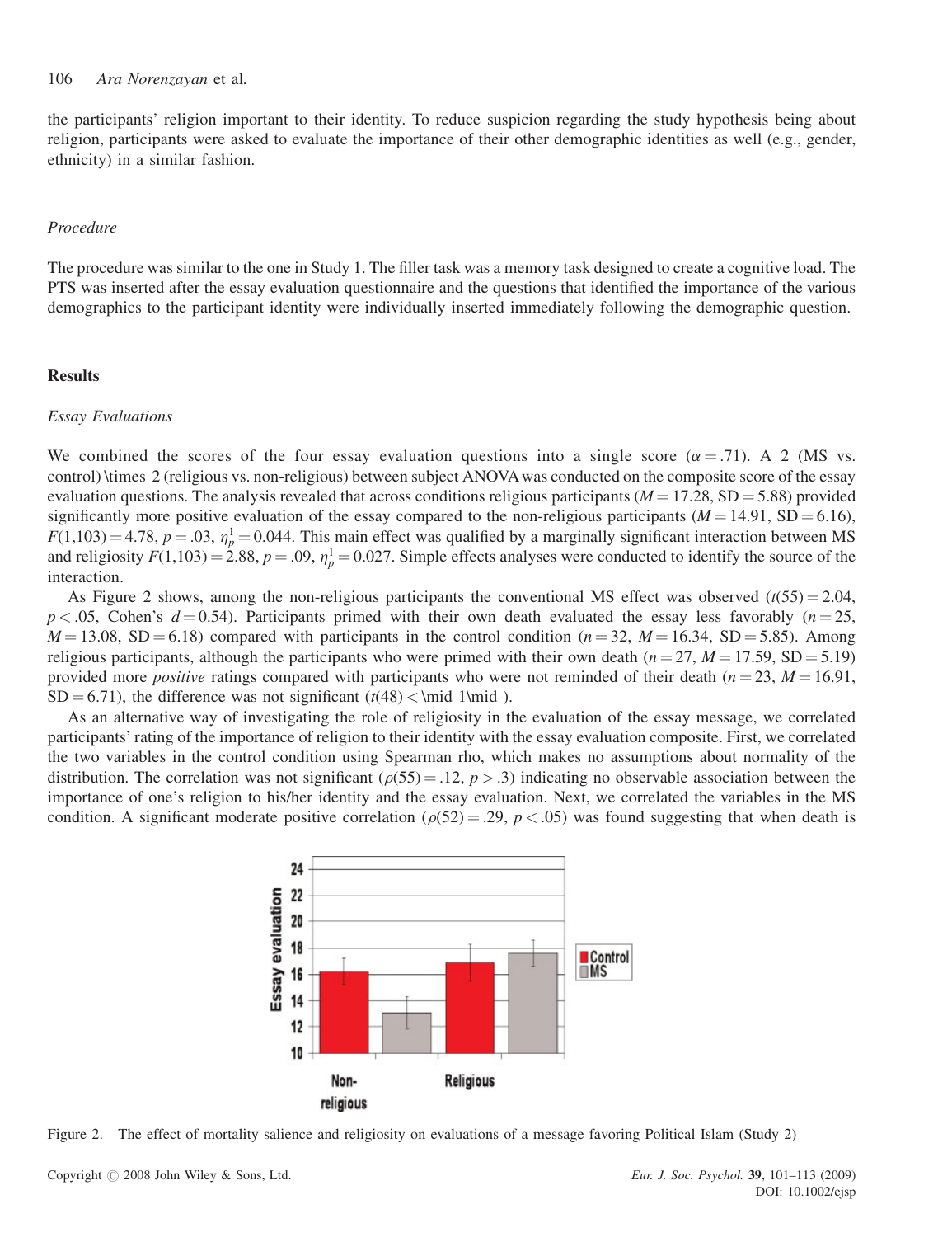

Figure 3. The effect of mortality salience and religiosity on political tolerance towards individuals favoring Political Islam (Study 2)

salient, the more important people's religion is to their identity, the more positively they evaluated the anti-Western pro-religion essay.

#### Political Tolerance Scale

The six-item PTS (Sullivan et al., 1982) and the items' ratings were aggregated to create a single score ( $\alpha = .82$ ). To assess whether political tolerance was affected by MS and religiosity we conducted a similar  $2 \text{ MOWA}$  using the scores on the PTS as the dependent variable. The analysis revealed that participants who were primed with thoughts of their own death ( $M = 33.52$ , SD = 7.78) showed significantly less tolerance towards the author compared to the participants who were directed to think about a TV show ( $M = 37.44$ , SD = 9.39)  $F(1,103) = 4.79$ ,  $p < .05$ ,  $\eta_p^1 = 0.044$ . The main effect for religiosity and the interaction were not significant ( $p_s \ge 0$ ., see Figure 3). Although the non-significant interaction  $(\eta_p^1 = 0.016)$  allows for the lumping together of religious and non-religious participants in this instance, visual inspection of Figure 3 suggested that the effect was reliable for the non-religious, but not for the religious. The simple effect of MS was indeed significant for the non-religious,  $t(55) = 2.54$ ,  $p = .01$ , Cohen's  $d = 0.71$ , but not for the religious,  $t < \text{mid}$ 1\mid , although the trend for the religious this time was in the direction of less support for anti-Western individuals. In addition, we found that although the correlation between the PTS and the essay evaluation under MS was moderate  $(\rho(52) = .31, p < .05)$ , the PTS did not correlate with the item that assessed the importance of one's religion to one's identity ( $\rho(52) = .05$ ,  $p > .5$ ). Neither affect nor gender had a significant effect on the dependent variable, nor did they interact with MS or religiosity.

#### STUDY 3

The data from Study 2 partially replicated and extended the results of Study 1. However, the results were only marginally significant providing weaker replication than desired. In Study 3, we replicated and refined the findings of Study 1 and 2. We also investigated two potential alternative explanations for our findings. One alternative explanation is that religious participants have higher self-esteem and are therefore less affected by the MS manipulation<sup>2</sup> (Harmon-Jones, Simon, Greenberg, Pyszczynski, Solomon, & McGregor, 1997). Alternatively, the MS manipulation could have made death-related cognitions more available to non-religious participants than to religious participants, rendering religious individuals less susceptible to the MS manipulation.

 $2$ We wish to thank one of the reviewers for suggesting this alternative explanation.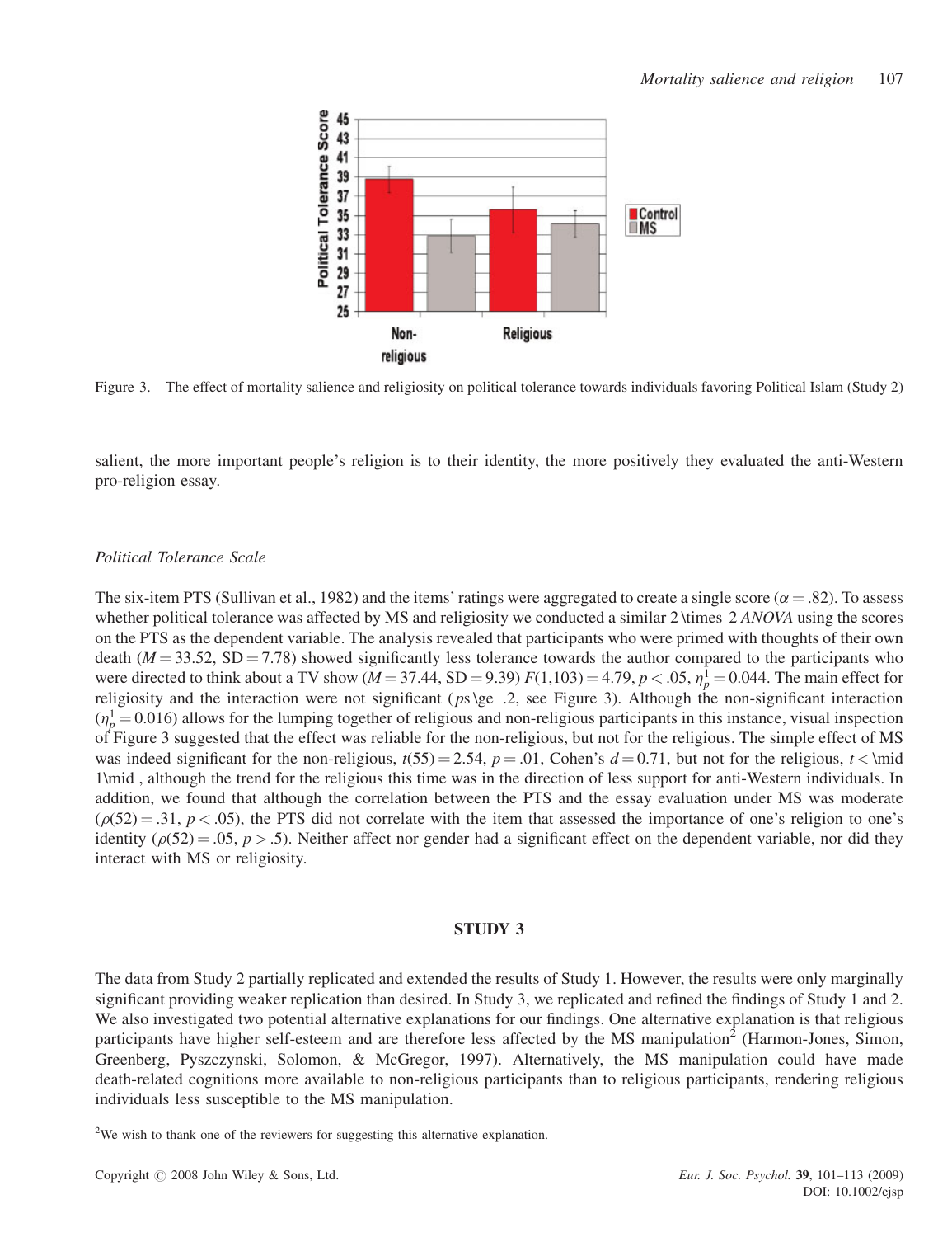# Method

# **Participants**

Ninety-five university students with Canadian citizenship participated in the study for partial course credit. Forty-seven participants identified themselves as religious and 45 participants identified themselves as non-religious (e.g., atheist, agnostic, spiritual but not religious). Three participants who identified themselves as Muslim were excluded from further consideration, leaving 92 participants (67 females) in the study, 38 from Christian denominations, 2 Jewish, 4 Buddhist, 2 Sikh, and 1 New Age.

# **Materials**

The same materials used in Study 1 were also used in this study (i.e., MS and control manipulations, PANAS, agreement with the essay, and demographics). Two additional measures were also included. This first was the previously validated Self-esteem Scale (SE: Rosenberg, 1965). The measure consists of 10 items (5 reverse coded). The second was a measure of Death thought accessibility, adapted from Greenberg, Pyszczynski, Solomon, Simon, and Breus (1994). Participants completed a set of 20 word fragments by filling in missing letters. Eight of the 20 words could be completed by either neutral or death-related words. For example, participants saw the letters \_\_RAVE and could complete the word with a neutral term *brave* or with the death-related term *grave*. The rest of the words served as fillers.

# Procedure

The procedure was similar to the one in Study 1. The filler task was a cognitive task. The SE scale was administered before the MS manipulation and the death thought accessibility immediately after the essay evaluations.

# Results

# Self-Esteem Evaluations

We combined the scores for the 10 items of SE ( $\alpha = .68$ ). An independent *t*-test was conducted to evaluate potential differences in self-esteem between the religious and non-religious participants. The analysis did not find significant differences  $t(90) < 1$ . Self-esteem did not correlate with essay evaluations, neither across all conditions,  $r(92) = -0.07$ ,  $p = ns$ , nor in the control condition only,  $r(49) = -12$ ,  $p = ns$ . Therefore self-esteem was not a covariate in the statistical analyses.<sup>3</sup>

# Essay Evaluations

We combined the scores of the four essay evaluation questions into a single score ( $\alpha = .63$ ). A 2 (MS vs. control) \times 2 (religious vs. non-religious) between subject ANOVA was conducted on the composite score of the essay evaluation questions. The analysis revealed that participants who were exposed to MS (estimated marginal means:  $M = 15.74$ ,  $SD = 6.30$ ) provided a significantly less favorable evaluation of the essay compared to participants in the control condition  $(M = 18.16, SD = 5.39), F(1,87) = 3.73, p = .05, \eta_p^1 = 0.044$ . This main effect was qualified by a significant interaction between MS and religiosity  $F(1,87) = 3.92$ ,  $p = .05$ ,  $\eta_p^1 = 0.043$  (see Figure 4). Simple effects analyses were conducted to identify the source of the interaction.

<sup>3</sup>However, a separate analysis that included self-esteem in an ANCOVA produced identical results.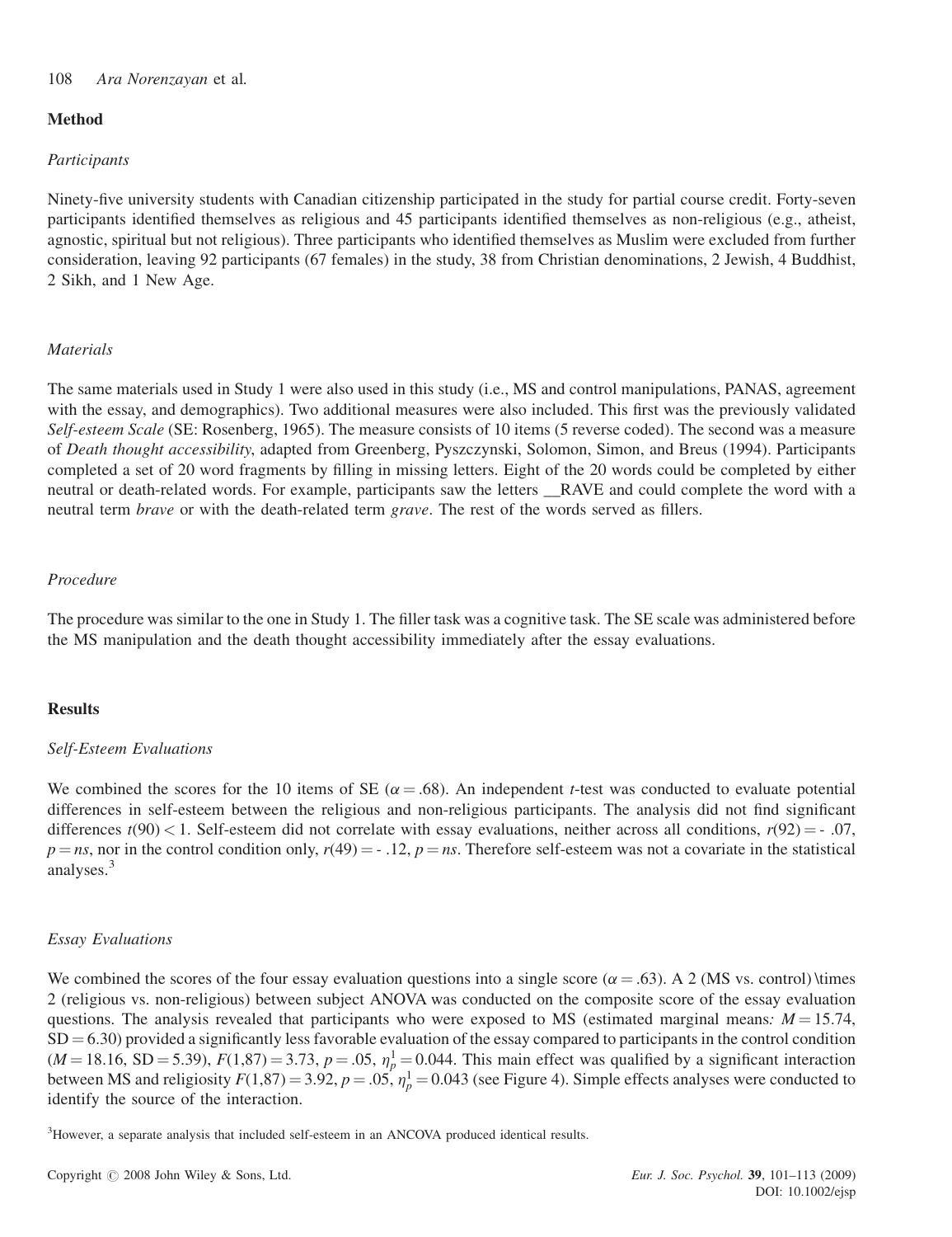

Figure 4. The effect of mortality salience and religiosity on evaluations of a message favoring Political Islam (Study 3)

Among the non-religious participants the conventional MS effect was observed  $(t(42) = 2.72, p = .009, \eta_p^1 = 0.155)$ . Participants primed with their own death evaluated the essay less favorably  $(n = 20, M = 13.83, SD = 6.04)$  compared with participants in the control condition ( $n = 28$ ,  $M = 18.52$ , SD = 5.34). Among religious participants, no effect of MS was found,  $t < 1$ . The essay evaluation of the participants who were primed with their own death  $(n = 27, M = 17.95,$  $SD = 5.99$ ) was the same as the evaluations of the participants who were not reminded of their death ( $n = 23$ ,  $M = 17.89$ ,  $SD = 5.51$ ).

#### Death Thought Accessibility

To explore the potential differences of the cognitive accessibility of death-related thoughts among religious and non-religious participants we counted the number of death-related word completions (DWC). A 2 (MS vs. control) \times 2 (religious vs. non-religious) between subject ANOVA was conducted on DWC. The analysis revealed that participants who were exposed to MS ( $M = 3.81$ , SD = 1.30) provided significantly more DWC compared to participants in the control condition ( $M = 3.10$ ,  $SD = 1.37$ ),  $F(1,88) = 6.81$ ,  $p = .01$ ,  $\eta_p^1 = 0.072$ . However, neither a main effect for religiosity nor an interaction ( $Fs < 1$ ,  $n_p^1$ s < 0.01) was observed suggesting similar death thought accessibility for religious and non-religious participants.

The results of Study 3 largely replicated those of Study 1 and Study 2: MS reliably decreased support for an anti-Western message for the non-religious, but not so for the religious, who showed no significant change in their assessment of the message.

#### GENERAL DISCUSSION

In this paper, we examined the influence of religious and civilizational identity on the defense of cultural worldviews when death is salient. We found that under conditions where a worldview-threatening message is framed in terms of a religious stance, religious and non-religious participants responded to MS differently. The latter consistently showed the conventional derogation of a culturally threatening message, as shown in Terror Management research, whereas the religious showed no significant change, and if anything, their responses were in the direction of increased approval of the message, even though it contradicted their own Western civilizational interests and advocated a shift that could arguably threaten their religious way of life. Furthermore, the importance of religion to personal identity was a *positive* predictor of endorsement of a pro-faith but civilizationally threatening message.

We interpret these findings to indicate the following: for the religious, there are two distinct, competing stances that are being activated simultaneously in response to such messages. One is a divinity-oriented religious stance and the other is a secular cultural stance. For the non-religious, in contrast, only the latter stance is accessed in response to MS. As a result of the activation of two conflicting stances, the religious showed no significant effect of MS, whereas the non-religious did.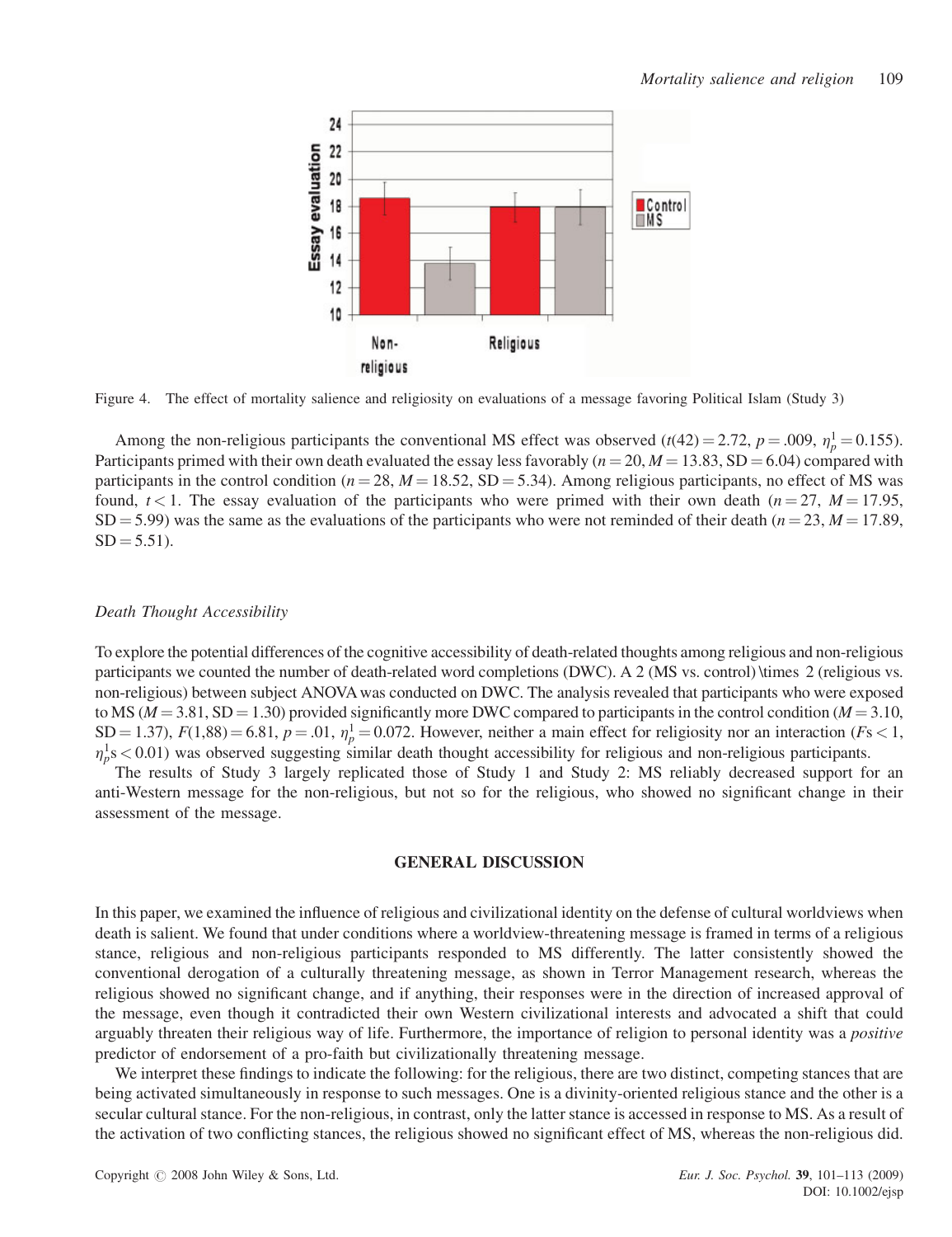An alternative account is that the essay was perceived to be less threatening to the religious to begin with. As a result the religious need not have responded with conventional worldview defense in the MS condition. This account predicts that in the control condition, the religious should have approved the essay more so than the non-religious. However this was not the case. In Study 1, the religious in the control condition were in fact less favorable towards the essay, and in the control conditions of Studies 2 and 3, there were no statistically reliable differences between the religious and the non-religious for the essay evaluations or for the political tolerance measure. Thus, this alternative account was not supported by the data.

Other alternative accounts for the results were addressed in Study 3. One such account maintains that high self-esteem pacifies death concerns (Harmon-Jones et al., 1997). Religious participants may have higher self-esteem and thus do not need to resort to worldview defense to manage their existential anxiety. This alternative account was not supported by the data in Study 3, in which the analyses controlled for self-esteem. Another account is that the MS prime was less successful for the religious, perhaps because the latter are chronically buffered against the threat of mortality awareness. However this alternative account was not supported either: the MS prime seemed to elevate the accessibility of death-related cognitions in a similar manner for both religious and non-religious participants.

This is not to say that the religious will always respond to existential threats with a religious stance that transcends their secular cultural identity. To the extent that a supernatural defensive strategy (such as belief in God or immortality) is non-salient or unavailable, then the religious will likely respond to these threats by bolstering their cultural worldviews and derogating culturally foreign others and values. For example we expect, with Terror Management Theorists, that the religious, when given the opportunity to defend their coreligionists and derogate those of other religions, would be expected to do so as a defensive strategy against reminders of death (Greenberg et al., 1990). However, matters would be different when the opportunity to use a supernatural strategy, anchored on divine agents with the promise of meaning, transcendence, and immortality, is presented together with the opportunity for secular cultural worldview defense. In this case, the religious and the non-religious should diverge in their defensive strategies. The religious may even employ a supernatural strategy more readily than a secular cultural worldview bolstering strategy, even if secular values are clearly under threat. Paradoxically, then, the religious who face reminders of death may derogate religious others, even though they may be less likely to derogate other religious beliefs. In the remainder of this paper, we discuss the implications of this insight for further elaborations and refinements of TMT, by considering the roles of religion, as well as multiple worldview defense strategies in existential social psychology.

# The Multiplicity of Worldview Defense Strategies

People negotiate multiple values and memberships in social groups that reflect on their identity. For example, a person can be a woman, Asian, and politically liberal, and a reminder of one identity rather than another can affect their behavior under certain circumstances (e.g., Pittinsky, Shih, & Ambady, 1999). Similarly, people also hold competing beliefs and values. It is not uncommon, for instance, for people to fervently believe in the sanctity of human life while also supporting capital punishment. Psychologists have studied the effects of competing beliefs and attitudes on behaviors extensively (e.g., Cooper & Croyle, 1984). Although 'worldviews' as defined by TMT are constructed of such competing and often inconsistent attitudes, beliefs, and coaltional identities, we know relatively less about how and when these competing constructs are activated in response to mortality awareness. However, some empirical research in TMT has begun to address the multiplicity of worldviews. Arndt, Greenberg, & Cook (2002), for example, found that MS activated different worldview-relevant constructs among men and women–men showed higher accessibility of nationalistic constructs, whereas women showed higher accessibility of romantic constructs. Arndt, Greenberg, Schimel, Pyszczynski, & Solomon (2002) showed that MS does not always increase ingroup identification. Death-aware participants disidentified with their ethnicity and gender if these identifications were threatening to the self-concept. Our results add to such findings, suggesting that a broader, more diverse, and more precise conceptualization of worldview defense strategies may be necessary since worldviews refer to complex, and even paradoxical wholes.

When existential threats are salient, several competing beliefs and values may be called upon to defend against such threats. Which particular response will eventually prevail may be contingent on a number of factors. Even a 'religious worldview' is not a unitary construct—it includes, at the least, a devotional aspect, which independently predicts religious tolerance, and a coalitional aspect, that predicts religious intolerance (Hansen, 2007; Hansen & Norenzayan, 2006). Depending on the situational availability or relative dominance of these competing aspects of religiosity in individuals,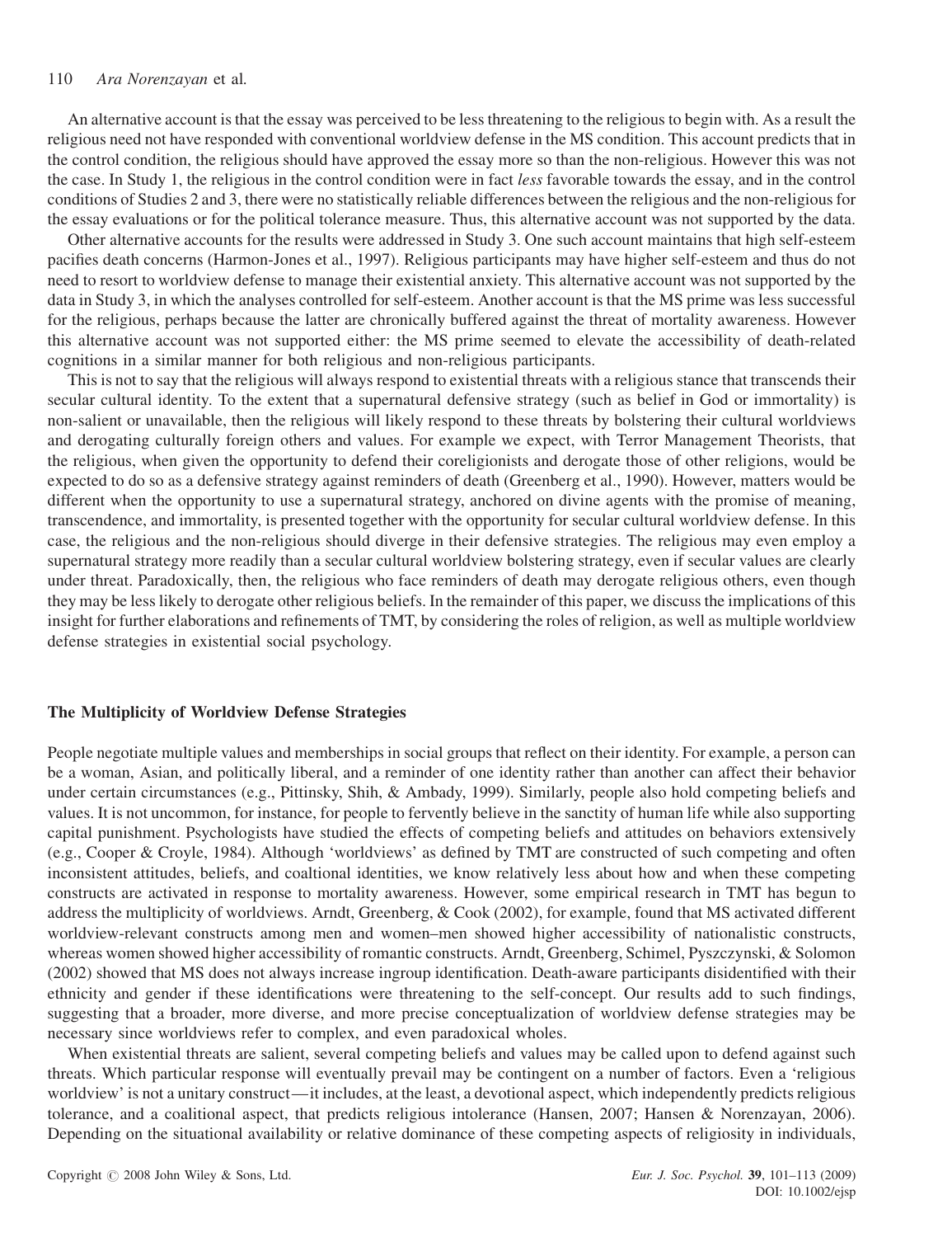MS may increase or decrease tolerance towards cultural or religious others. In this paper we have demonstrated one such complexity but there are many other potentially competing beliefs, values, and coalitional tendencies, outside of the realm of religion that can be relied on when awareness of death is salient.

### Limitations and Conclusion

While we maintain that the best interpretation of our findings is that religious individuals, unlike the non-religious, engage the awareness of death with competing cultural worldviews, we acknowledge that we did not directly measure this multiplicity of worldviews. Future research can address this limitation by assessing favorability towards Western secular values and towards religious values independently. A related issue is the extent to which the target essay threatened Christian beliefs, an ambiguity which can be removed by assessing perceptions of the message. Another limitation of this research is that we used a single-item measure assessing religious identification. Although such a measure can be criticized on methodological grounds, we note that in past research this measure showed good predictive validity, being strongly and positively related to more elaborate multiple-item measures of religious devotion (e.g., Hansen, 2007; Norenzayan & Hansen, 2006). We also note that we found the predicted results even with a simple one-item measure of religiosity which can be easily used in future research alongside other related measures.

Despite these limitations, these results highlight the importance of considering religion in studies in existential social psychology, particularly when the cultural worldviews under examination are intertwined with religious beliefs (as they often are). Had we not examined religious and non-religious participants separately, we would have obtained no significant effect of MS on the defense of cultural worldviews in three of the four dependent variables across the three studies.

Despite the rise of science and affluent societies in the last century, and religion's predicted demise, religion continues to thrive in the world in most cultures and for most people, with the possible exception of Europe (Lester, 2002). A social psychology that is attuned to the psychological origins and consequences of religion, and especially religion's role in creating meaning and attenuating existential threats, is therefore a ripe area of inquiry for future research.

#### ACKNOWLEDGEMENTS

This research has been supported by a Social Sciences and Humanities Research Council of Canada grant to Ara Norenzayan (410-2004-0197).

#### **REFERENCES**

Altemeyer, R. A. (1988). Enemies of freedom: Understanding right-wing authoritarianism. San Francisco: Jossey-Bass.

Arndt, J., Greenberg, J., & Cook, A. (2002). Mortality salience and the spreading activation of worldview-relevant constructs: Exploring the cognitive architecture of terror management. Journal of Experimental Psychology: General, 131, 307-324.

Arndt, J., Greenberg, J., Schimel, J., Pyszczynski, T., & Solomon, S. (2002). To belong or not to belong, that is the question: Terror management and identification with gender and ethnicity. Journal of Personality and Social Psychology, 83, 26–43.

Atran, S., & Norenzayan, A. (2004). Religion's evolutionary landscape: Cognition, commitment, compassion, communion. Behavioral and Brain Sciences, 27, 713–770.

Barber, B. (1996). Jihad vs. McWorld: How globalism and tribalism are reshaping the world. New York: Ballantine Books.

Buchanan, P. J. (2004). What does America offer the world? Retrieved 3 January 2007 from the World Wide Web http://www. antiwar.com/pat/?articleid=2599

Cooper, J., & Croyle, R. T. (1984). Attitudes and attitude change. Annual Review of Psychology, 35, 395–426.

Dechesne, M., Pyszczynski, T., Arndt, J., Ransom, S., Sheldon, K. M., van Knippenberg, A., et al. (2003). Literal and symbolic immortality: The effect of evidence of literal immortality on self-esteem striving in response to mortality salience. Journal of Personality and Social Psychology, 84, 722–737.

Duck, R., & Hunsberger, B. (1999). Religious orientation and prejudice: The role of religious proscription, right-wing authoritarianism and social desirability. International Journal for the Psychology of Religion, 9, 157–179.

Duke, J., Harding, A., Smith, A., & Beaumont, P. (2006). How cartoons fanned flames of Muslim rage. The Guardian. Retrieved 9 November 2007, from World Wide Web http://observer.guardian.co.uk/focus/story/0,,1702538,00.html

Copyright  $\odot$  2008 John Wiley & Sons, Ltd.  $Eur. J. Soc. \text{Psvchol. } 39, 101-113$  (2009)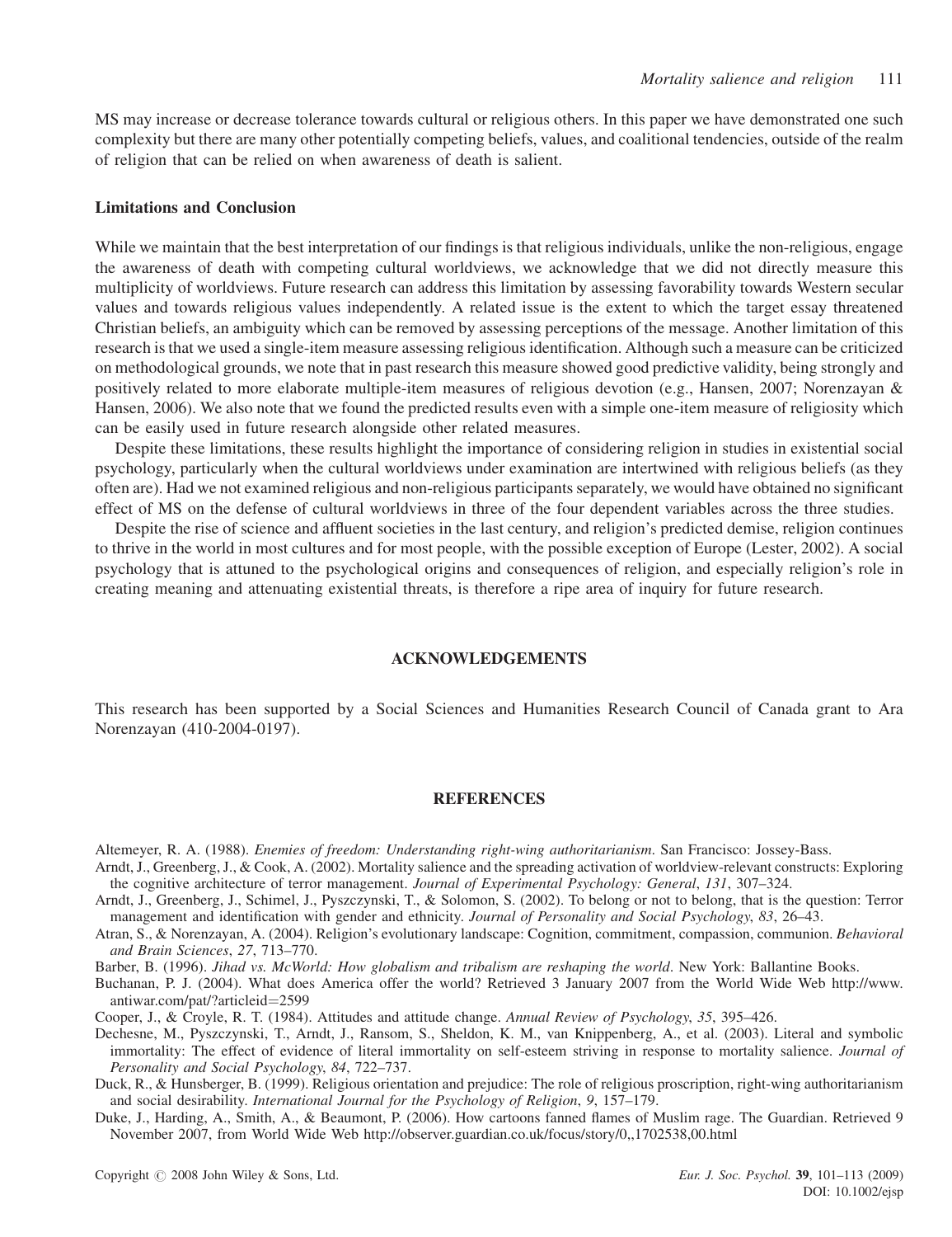- Greenberg, J., Pyszczynksi, T., Solomon, S., Rosenblatt, A., Veeder, M., Kirkland S., et al. (1990). Evidence for terror management theory II: The effects of mortality salience on reactions to those who threaten or bolster cultural worldviews. Journal of Personality and Social Psychology, 58, 308–318.
- Greenberg, J., Pyszczynski, T., Solomon, S., Simon, L., & Breus, M. (1994). The role of consciousness and accessibility of death-related thoughts in mortality salience effects. Journal of Personality and Social Psychology, 67, 627-637.
- Greenberg, J., Solomon, S., & Pyszczynski, T. (1997). Terror management theory of self-esteem and cultural worldviews: empirical assessments and conceptual refinements. Advances in Experimental Social Psychology, 29, 61–139.
- Hansen, I. G. (2007). Devotional unity and coalitional division: How religion plays both Jekyll and Hyde to religious tolerance. PhD dissertation, University of British Columbia.
- Hansen, I. G., & Norenzayan, A. (2006). Between yang and yin and heaven and hell: Untangling the complex relationship between religion and intolerance. In P. McNamara (Ed.), Where god and science meet: How brain and evolutionary studies alter our understanding of religion (Vol. 3, pp. 187–211). Westport, CT: Greenwood Press-Praeger.
- Harmon-Jones, E., Simon, L., Greenberg, J., Pyszczynski, T., Solomon, S., & McGregor, H. (1997). Terror management theory and self-esteem: Evidence that increased self-esteem reduces mortality salience effects. Journal of Personality and Social Psychology, 72, 24–36.
- Huntington, S. P. (1998). The clash of civilizations and the remaking of world order. New York: Simon & Schuster.
- Jonas, E., & Fischer, P. (2006). Terror management and religion: Evidence that intrinsic religiousness mitigates worldview defense following mortality salience. Journal of Personality and Social Psychology, 91, 553–567.
- Lester, T. (2002). Oh, Gods. The Atlantic Monthly, 289, 37–45.
- McFarland, S. G. (1998). Communism as religion. *International Journal for the Psychology of Religion*, 8, 33–48.
- Norenzayan, A., & Hansen, I. G. (2006). Belief in supernatural agents in the face of death. *Personality and Social Psychology Bulletin*, 32, 174–187.
- Pittinsky, T. L., Shih, M., & Ambady, N. (1999). Identity adaptiveness and affect across one's multiple identities. Journal of Social Issues (Special Issue: Prejudice and intergroup relations: Papers in honor of Allport's Centennial), 55, 503–518.
- Pyszczynski, T., Greenberg, J., & Solomon, S. (1999). A dual-process model of defense against conscious and unconscious death related thoughts: An extension of terror management theory. Psychological Review, 106, 835-845.
- Rosenberg, M. (1965). Measurement of self-esteem. In M. Rosenberg (Ed.), Society and the adolescent self image (pp. 297–307). New York: Princeton University Press.
- Rosenblatt, A., Greenberg, J., Solomon, S., Pyszczynski, T., & Lyon, D. (1989). Evidence for terror management theory I: The effects of mortality salience on reactions to those who violate or uphold cultural worldviews. Journal of Personality and Social Psychology, 57, 681–690.
- Solomon, S., Greenberg, J., & Pyszczynski, T. (1991). A terror management theory of social behavior: The psychological functions of self-esteem and cultural worldviews. In M. Zanna (Ed.), *Advances in experimental social psychology* (Vol. 24, pp. 91–159). Orlando, FL: Academic Press.
- Solomon, S., Greenberg, J., Schimel, J., Arndt, J., & Pyszczynski, T. (2004). Human awareness of mortality and the evolution of culture. In M. Schaller, & C. Crandall (Eds.), The psychological foundations of culture. Hillsdale, NJ: Lawrence Erlbaum Associates.
- Sullivan, J. L., Pierson, J. E., & Markus, G. E. (1982). Political tolerance and American democracy. Chicago: University of Chicago Press.
- Watson, D., Clark, L. A., & Tellegen, A. (1988). Development and validation of brief measures of positive and negative affect: The PANAS scales. Journal of Personality and Social Psychology, 54, 1063–1070.

# APPENDIX: THE TARGET ESSAY

#### Essays and Impressions

The passage copied below was taken from several essays written on world cultures by Syrian college students studying English. The essay here was written by Jamil, a 21-year-old student from Damascus. Please read through it and answer the questions that follow.

#### Islam and the West

The problem with the Western world is the lack of faith. It is for that exact reason that the West will never triumph over the Islamic world. A person with faith is by definition a stronger person than one who has nothing to look up to beyond themselves. The West has a lot to offer economically to try to fill the void in people's hearts, but ultimately will fall behind